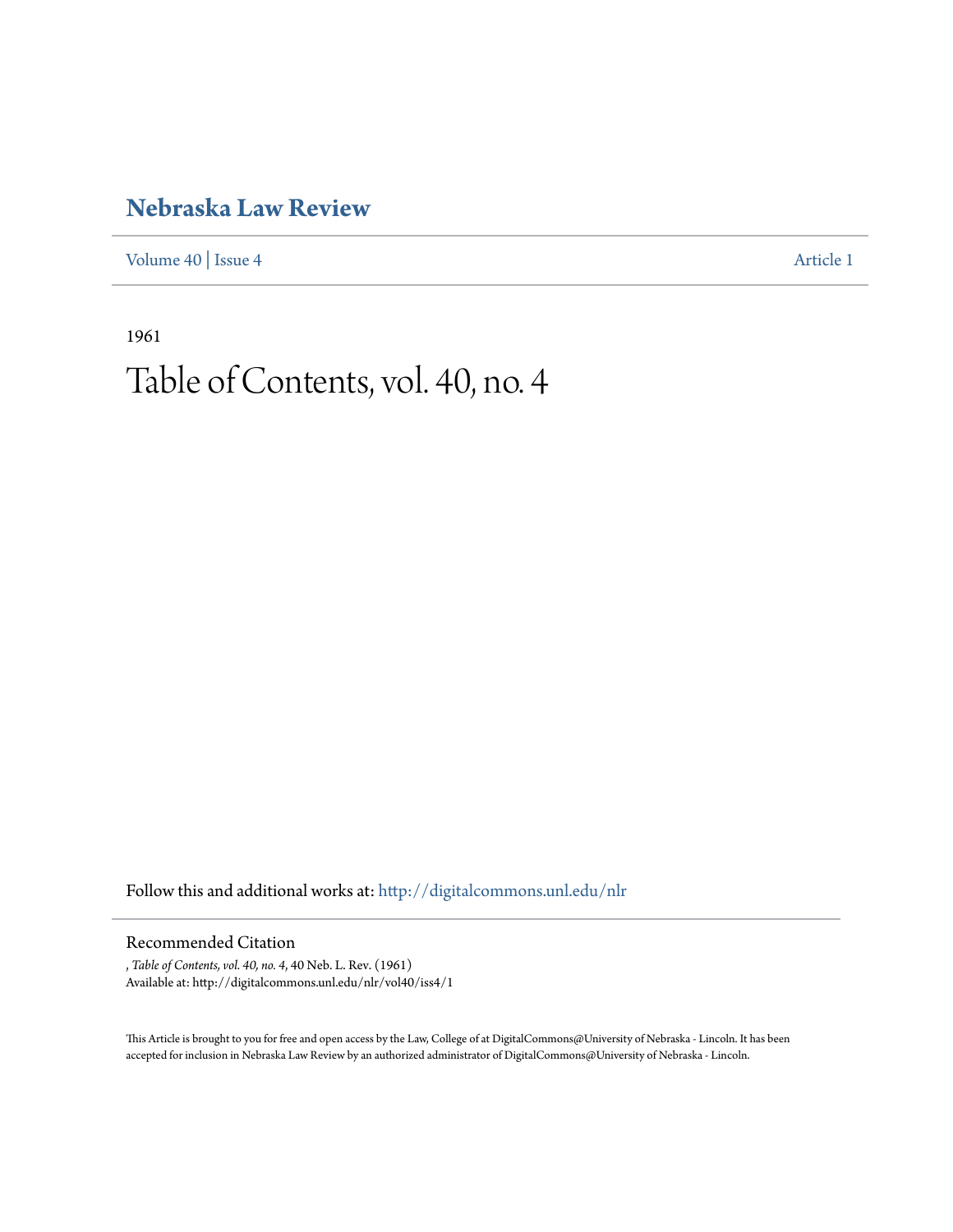June **1961** Vol. 40, No. 4

# **NEBRASKA LAW REVIEW**



Copyright 1961 by the University of Nebraska **All** Rights Reserved

### PUBLISHED BY THE **COLLEGE** OF LAW UNIVERSITY OF NEBRASKA **AND** THE NEBRASKA **STATE** BAR **ASSOCIATION**

Annual Subscriptions **\$5.00** Single Copies **\$1.50** Bound Volume **\$6.00**

Issued December, January, April, and June Second-class postage paid at Lincoln. Nebraska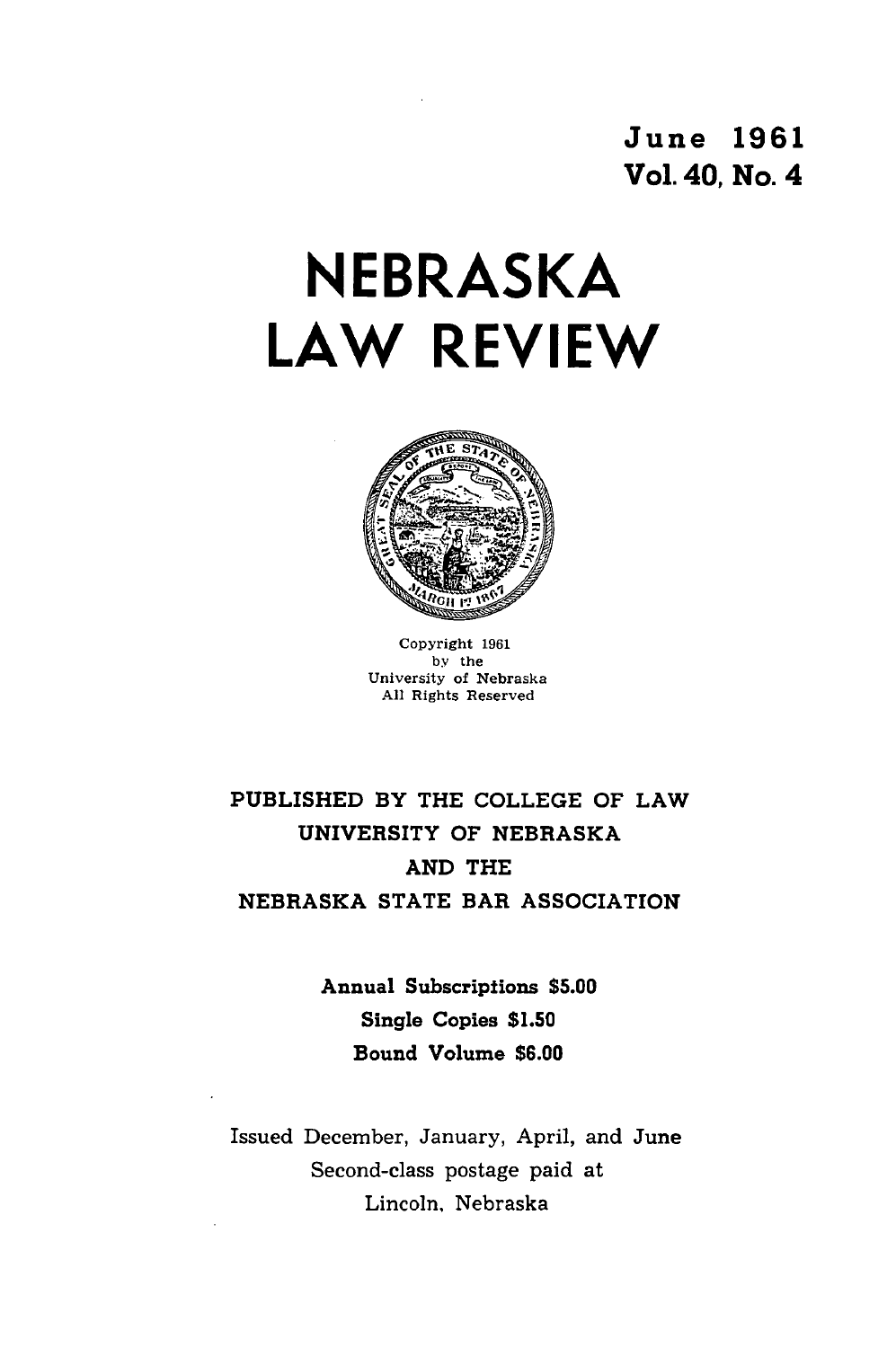

### OUR DEPARTMENT DEVOTES ITSELF ENTIRELY

#### TO FIDUCIARY SERVICES

Executor Estate Planning

Administrator Profit Sharing Plans

Trustee Pension Plans

Escrows Insurance Trusts

Investment Counseling

WE INVITE ALL LAWYERS TO MAKE USE

OF OUR TAX LIBRARY

### TRUST DEPARTMENT

**NEW PHONE NUMBER GRover 7-8911**

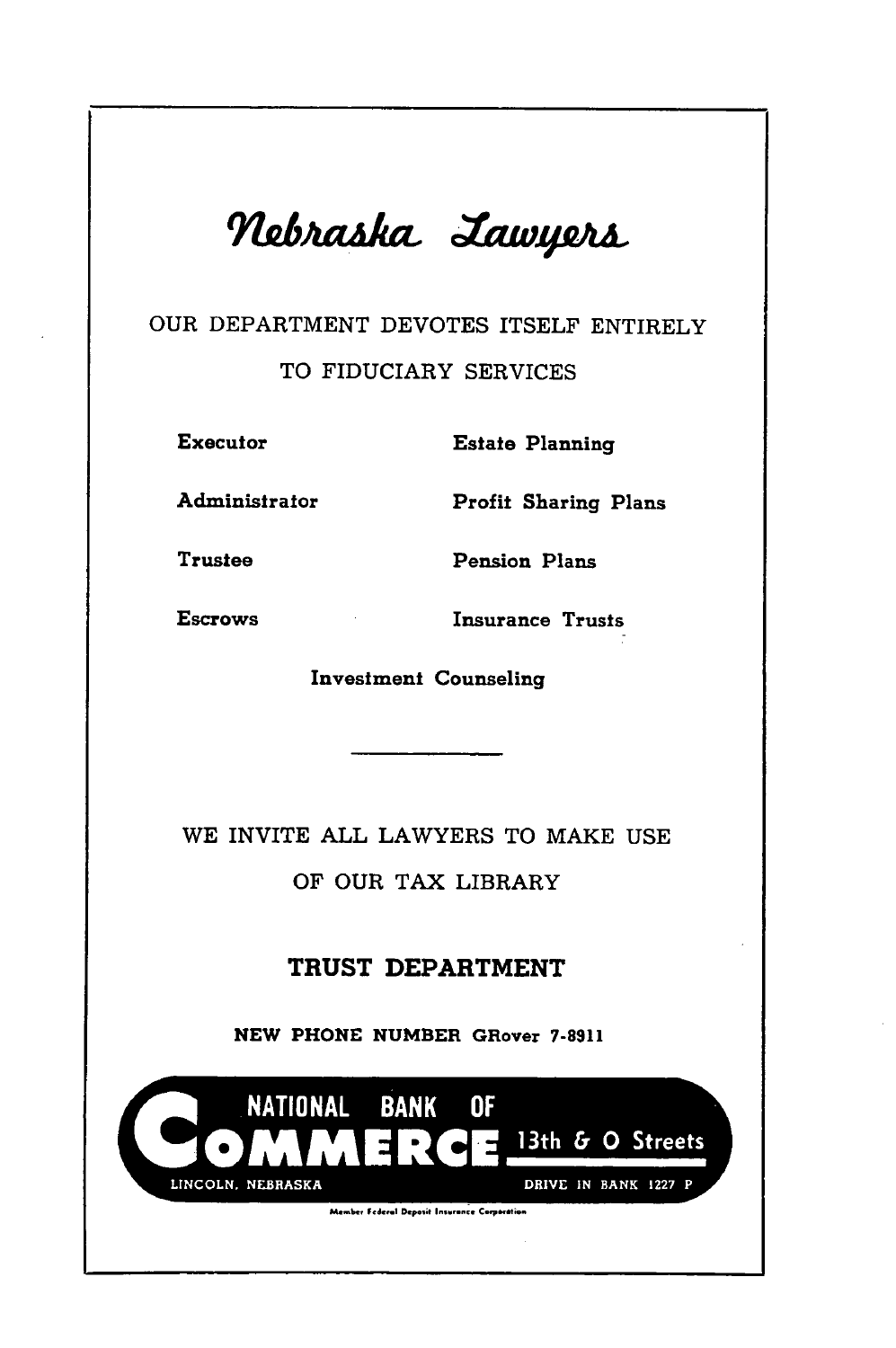

## *"LAWYER? I haven't got one!"*

We hear this every day in the Trust Department. But it doesn't discourage us. Because we have yet to meet the man **-** or woman **-** who doesn't know a lawyer. They're just surprised that we prefer to have their lawyer present while we discuss estate plans. **. .** and that we *insist* upon his drawing the necessary instruments.

# TRUST DEPARTMENT **FIRST NATIONAL BANK of OMAH** Member Federal Deposit *Insurance* Corporation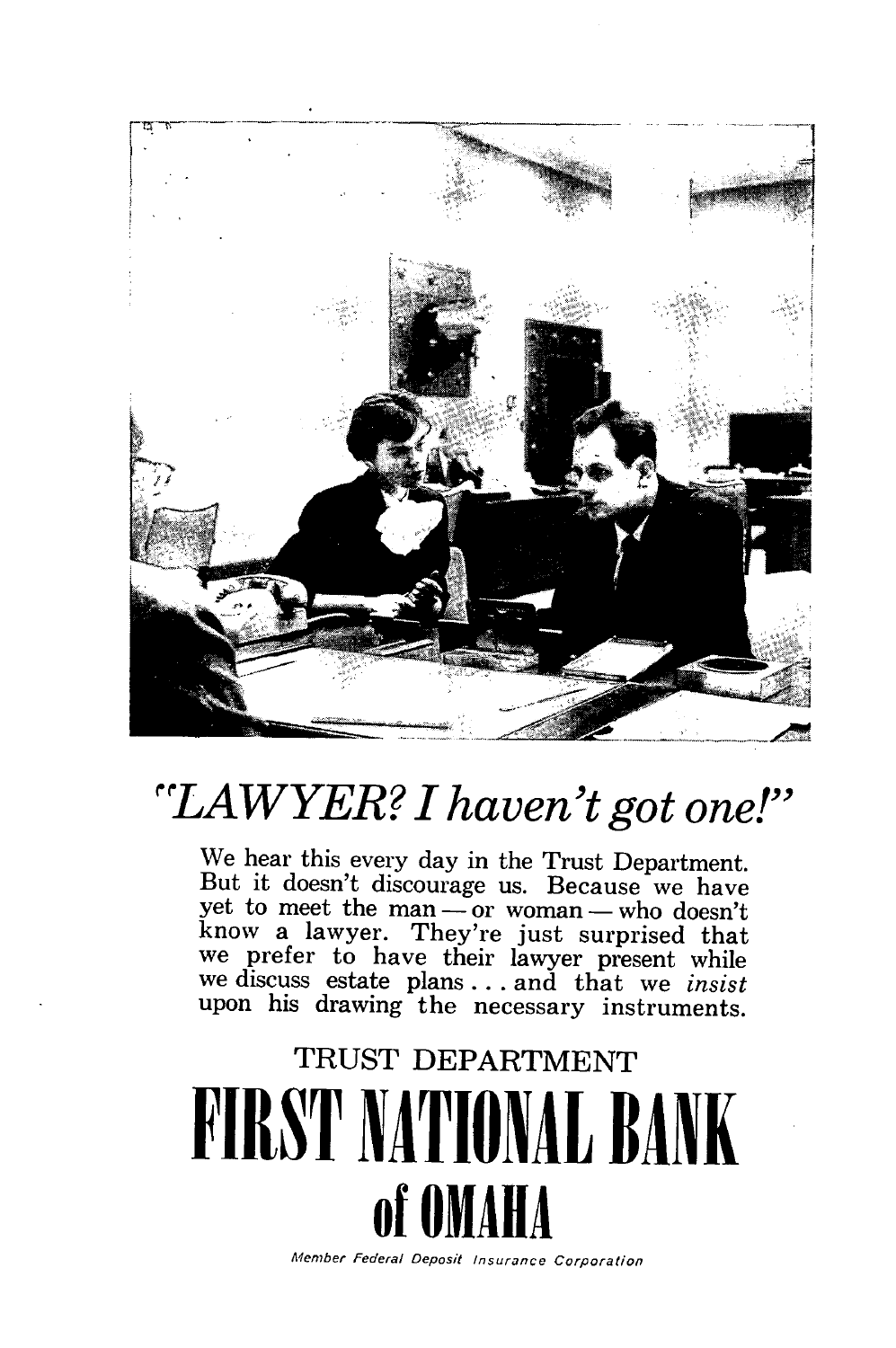# **HAS YOUR LEGISLATURE CHANGED THAT LAW?**

Time after time in your daily practice you tentatively resolve an issue on the basis of some section of your state code, statutes or uncompiled laws as that section appears in a volume on your library shelves. You need then to know whether legislative action has changed that section since publication of that volume. To act definitively without such current information would be hazardous indeed.

Shepard's has spent eighty-eight years perfecting a citation system to supply precisely such information concerning both state and federal statutory law.

Amendments, repeals, additions and other changes in existing- laws are concisely indicated in the various Shepard compilations of Citations to **Stat**utes. They are shown there with amazing promptness-frequently while the legislature is still in session.

Your client is entitled to have your opinion predicated on the law as it reads today-not as it stood yesterday!



**SHEPARD'S CITATIONS** COLORADO SPRINGS, COLORADO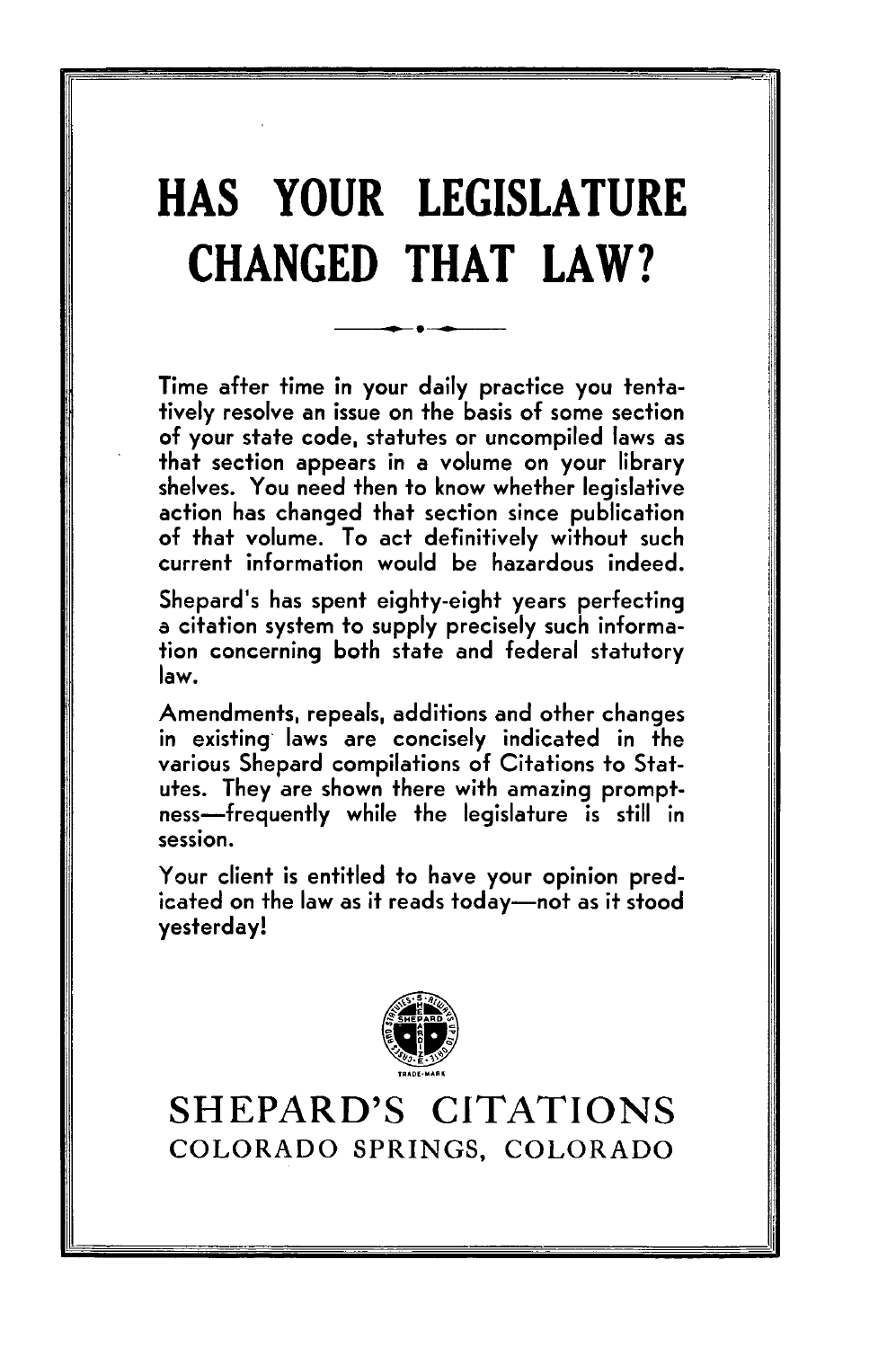### **KEEPING IN STEP WITH THE GROWTH OF EMPLOYEE BENEFIT PLANS**

The growth of pension and profit-sharing plans in the United States has been one of the dramatic developments in our recent economic history. These employee retirement programs are commanding the attention of an ever-growing number of companies, their management, their legal counsel.

The Omaha National Bank is serving as trustee of a wide variety of benefit plans, large and small. Attorneys and their clients are invited to draw on the administrative and investment background of our officers in finding sound answers to employee benefit plan problems.

# **The Omaha National Bank**

**OMAHA, NEBRASKA**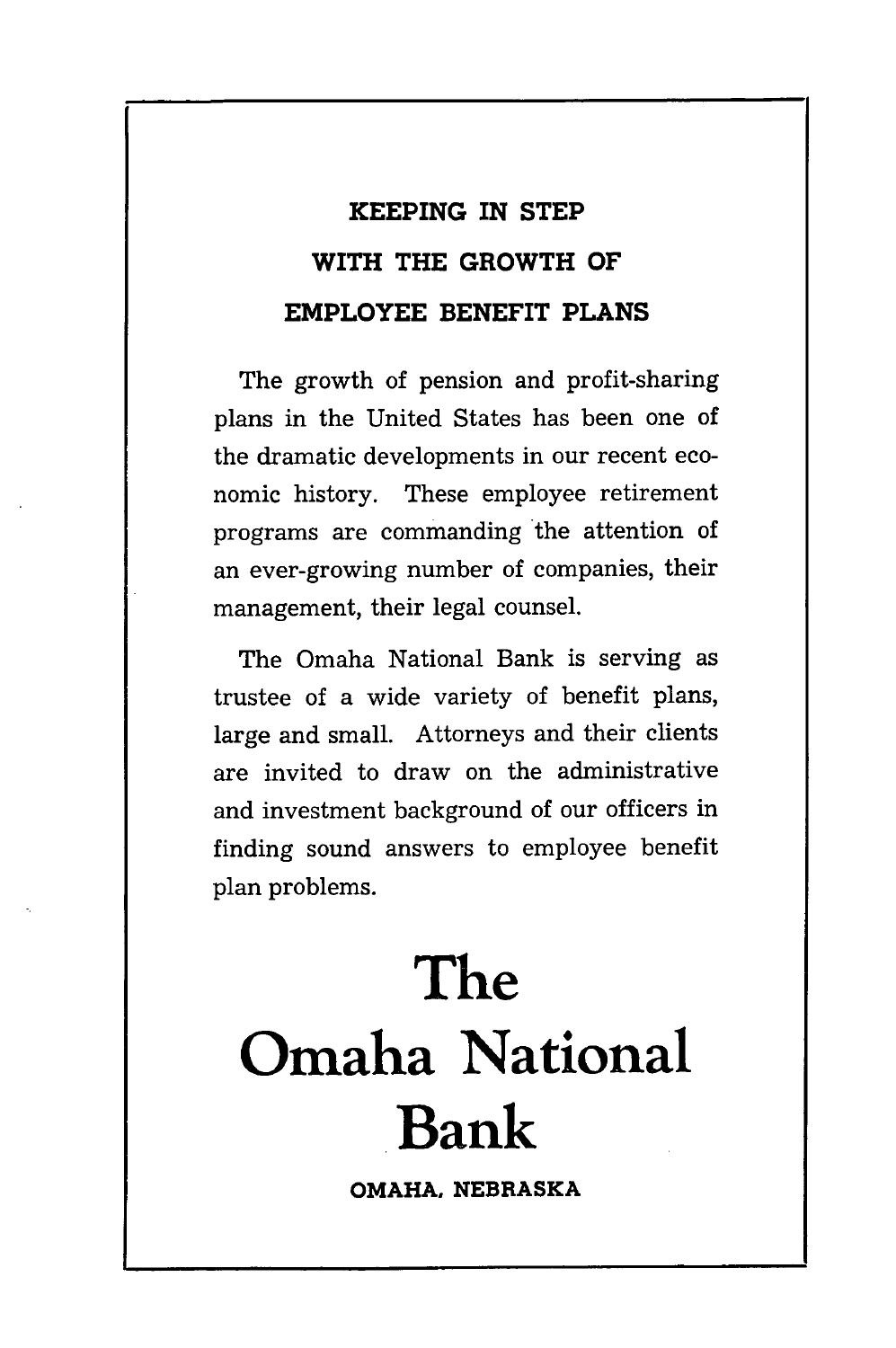## **NEBRASKA LAW REVIEW**

### **Executive Editors**

**DON H. SHERWOOD** *Editor-in-Chief*

CHARLES F. **NOREN** *Executive Editor*

PARKER L. SHIPLEY *Managing Editor*

### **Associate Editors**

**SOREN S. JENSEN** *Symposium Editor*

ROBERT K. **MCCALLA** *Leading Articles*

**DUANE** L. MEHRENS *Business Manager* RONALD L. SLUYTER *Student Materials*

### **Editorial Board**

**G.** BRADFORD COOK RICHARD **E.** GEE LEVI H. GOOSSEN ALLEN L. GRAVES' JOHN ILICH, JR. JAMES" F. **JANKE** CHARLES *"J.* KIMBALL

**SHELDON** KRANTZ **JOSEPH** L. **KRAUSE** CHARLES M. PALLESEN, JR. RICHARD **A. PETERSON** SAMUEL **VAN PELT GENE** D. WATSON ROBERT **M.** ZUBER

 $\mathcal{M}(\mathcal{A})$  .

With this issue the work of the present Editorial Board is completed. Our changeover is underway. The new Editor-in-Chief is *Sheldon Krantz,* a junior from Omaha. The officers of the new Board will be *Richard A. Peterson,* Executive Editor; G. *Bradford 4ook,* Managing Editor; *Joseph L. Krause,* Business Manager and, Book Reviews; *Charles M. Pallesen*, Leading Articles; and *Allen L.*; *Graves and GenesD. Watson, Student Materials.* 

| Faculty Adviser | Bar Association Editor |
|-----------------|------------------------|
| DAVID DOW       | GEORGE H. TURNER       |

The Law Review prints articles and comments of professional interest. The opinions expressed are not necessarily those of the Law Review, the College of Law or the Nebraska Bar Association.